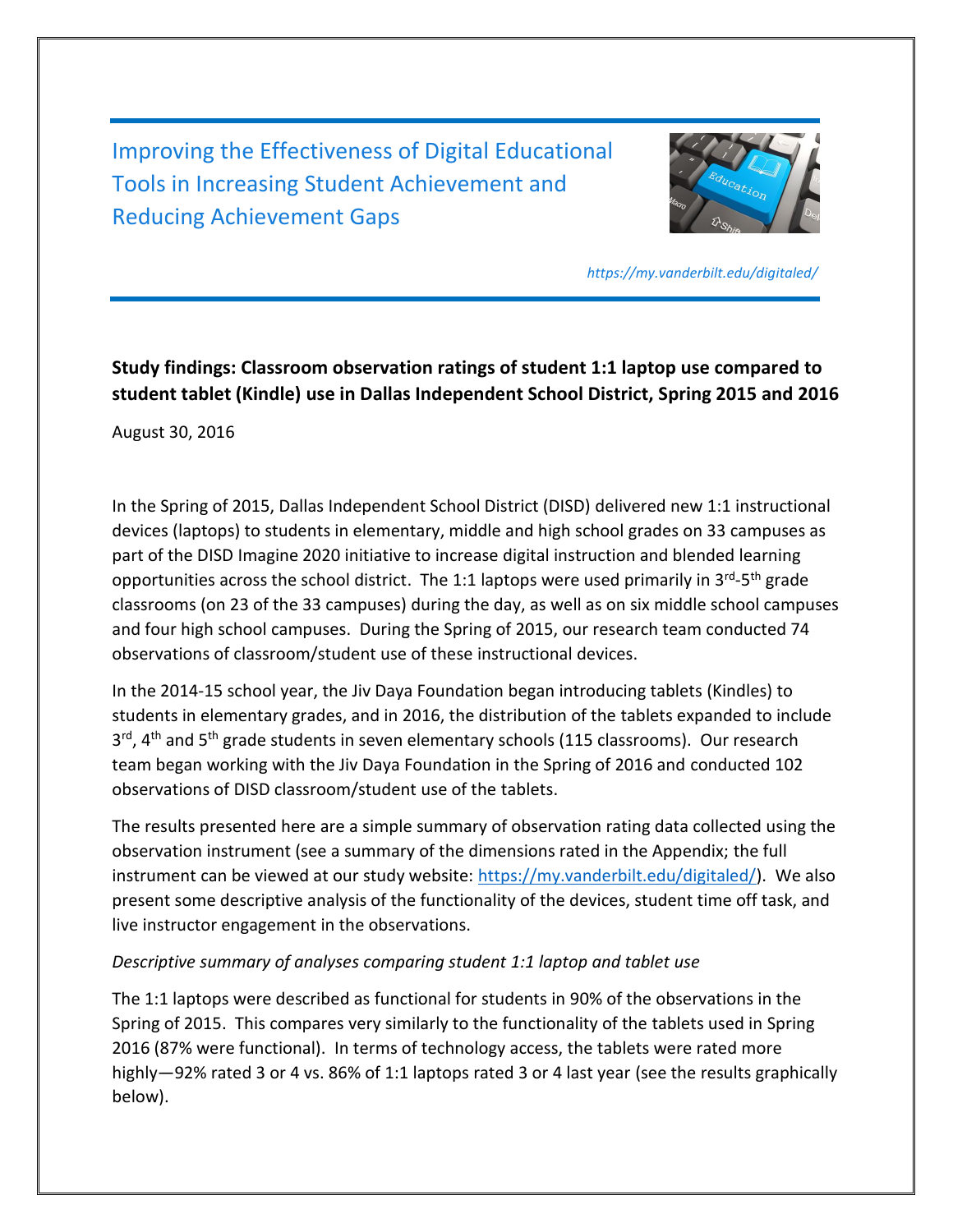On average, students using the tablets were off task 3.2 minutes (or 11.9% of the total time observed); approximately one quarter of students were off task 5 or more minutes in the sessions observed. Time lost due to problems with the functionality of the tablets was 2 minutes on average (7% of the total time observed). This compares to an average of 6.4 minute off task for students using the 1:1 laptops in DISD in Spring 2015 (or 14% of the time observed), and 3.66 minutes (8.5% of time observed) lost due to problems with the functionality of the laptops.

There was some live instructor driven instruction in 76.5% of the observations of tablet use in the DISD classrooms observed in the Spring of 2016. In 20.6% of the observations, the instructor interacted with students face-to-face in their use of the technology. The comparable percentages for students using the 1:1 laptops last year were 76.1% and 36.3%, respectively.

In terms of the other dimensions of digital tool use rated in the observations and shown below, in general, the tablets were more highly rated than the 1:1 laptops, and there were several dimensions for which the researcher ratings of tablet use vs. 1:1 laptop use differed more starkly. In particular, interactions between students, instructors and the devices, student engagement, and instructor engagement were all rated significantly more highly in student tablet use (compared with students using the 1:1 laptops). Although these analyses do not adjust for student grade or other characteristics of students using the devices, in the Spring of 2015, the large majority of students observed using 1:1 laptops were  $3^{rd}$ ,  $4^{th}$  or  $5^{th}$  grade students, as in the Spring of 2016 observation of tablet use.

These findings are salient given that the average cost of the tablets is about 5% of the cost per laptop per student. In a recent teacher training meeting in DISD (August 2015), teachers offered commentary on the relative advantages and disadvantages of the two types of devices for elementary student use. They commented on the greater ease of handling of the tablets by younger students, including in moving around the classroom. Alternatively, they noted that the smaller size of the tablets makes typing somewhat more difficult, and there is also less storage space and processing power on the tablets. Although they also pointed out that there are more applications available on the 1:1 laptops and more capabilities, this was not necessarily seen as an advantage in terms of students staying on task in classwork with them.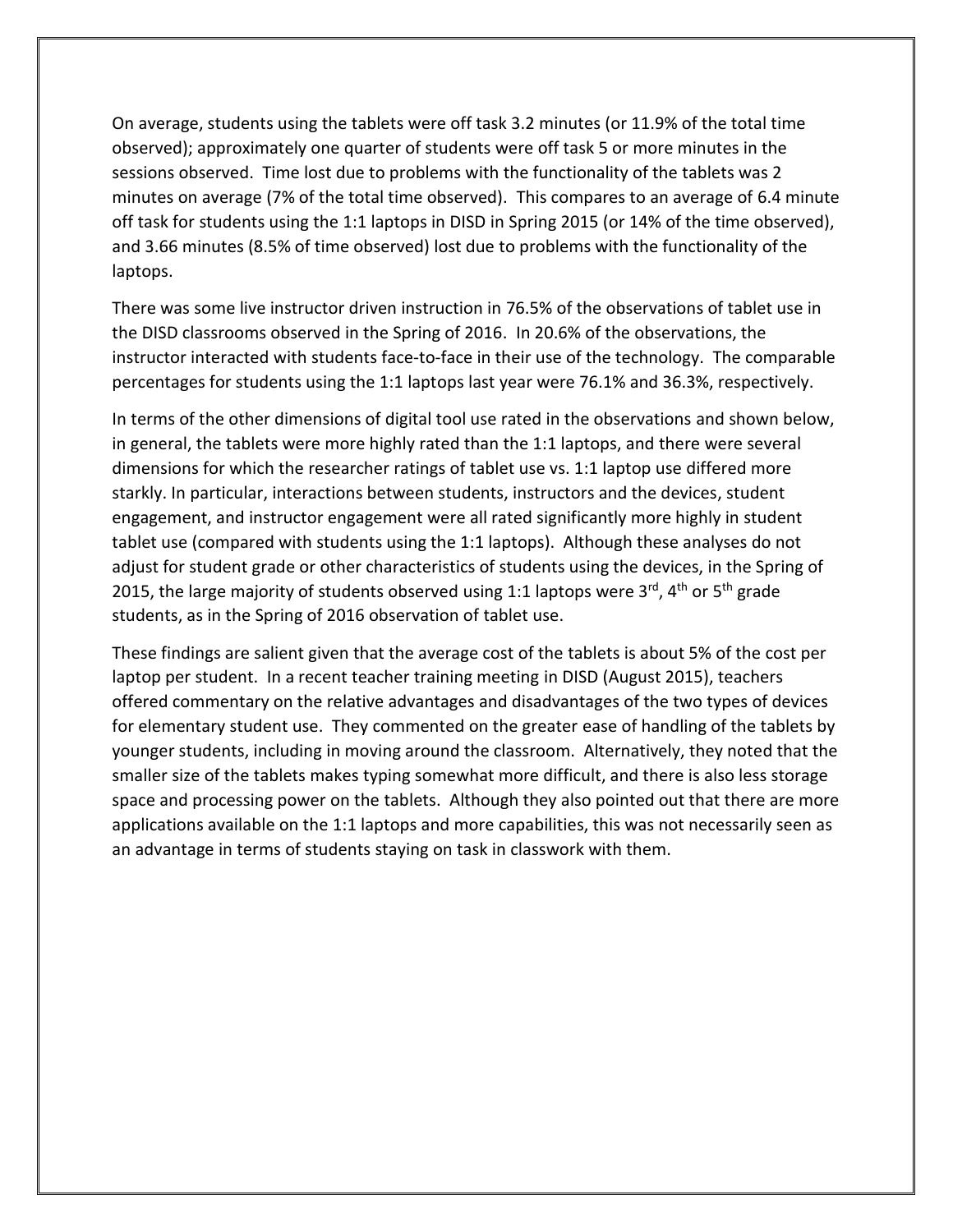## **Summary of Observation Ratings**



N=176; laptops were used in 2015, tablets in 2016

[4] Students have full access to the instructional setting throughout the session.

[3] The physical environment presents occasional or partial enhancements to quality learning opportunities

[2] The physical environment does not get in the way of quality learning opportunities, but does not contribute to them.

[1] The physical environment presents occasional or partial barriers to quality learning opportunities.

[0] The physical environment is a significant barrier to quality learning opportunities.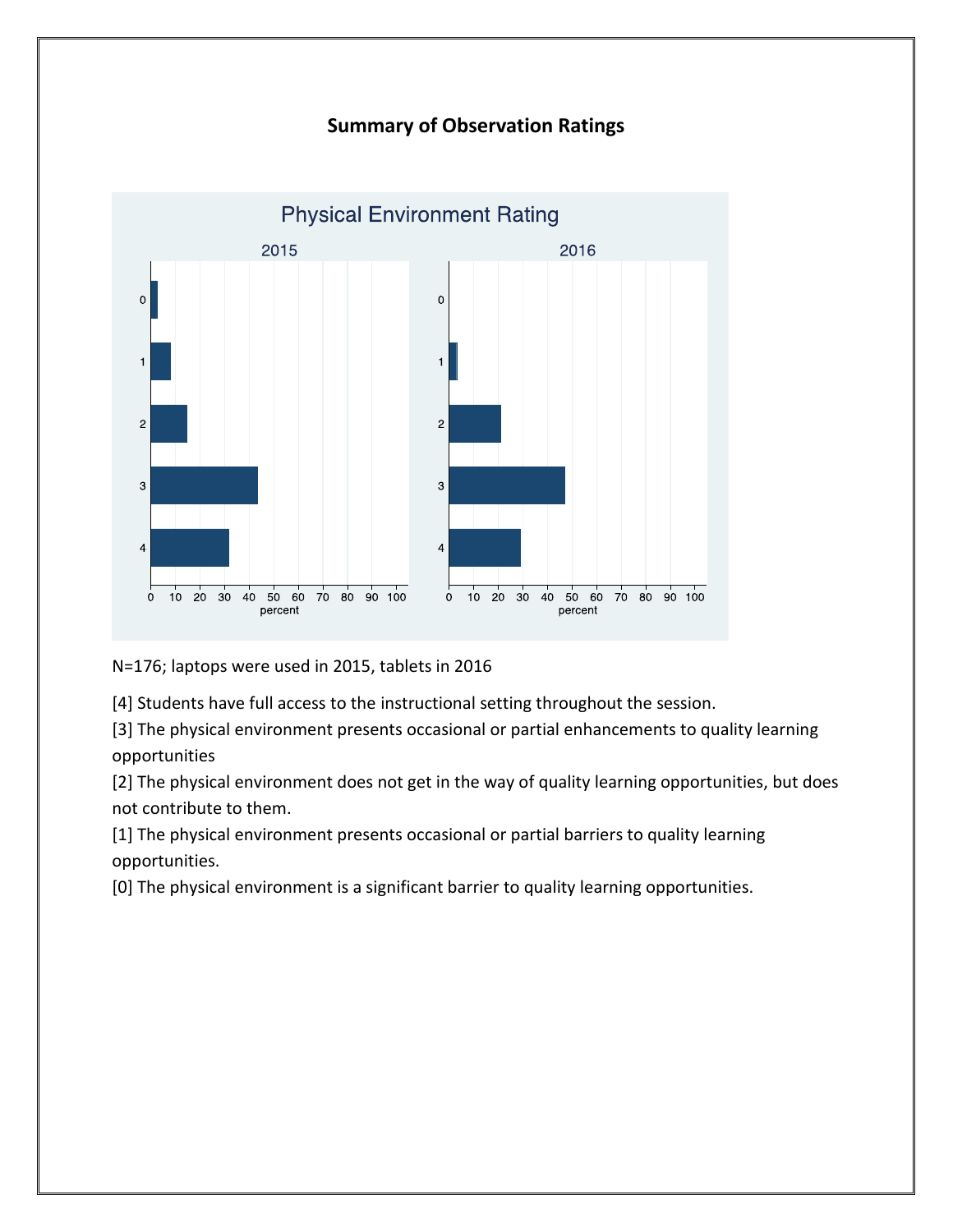

N=176; laptops were used in 2015, tablets in 2016

[4] Students have full access to the instructional setting throughout the session.

[3] Students have access to the instructional setting throughout most of the session.

[2] Students have access to the instructional setting throughout some the session.

[1] Students had multiple problems accessing the instructional setting throughout the session.

[0] No students were able to access the instructional setting.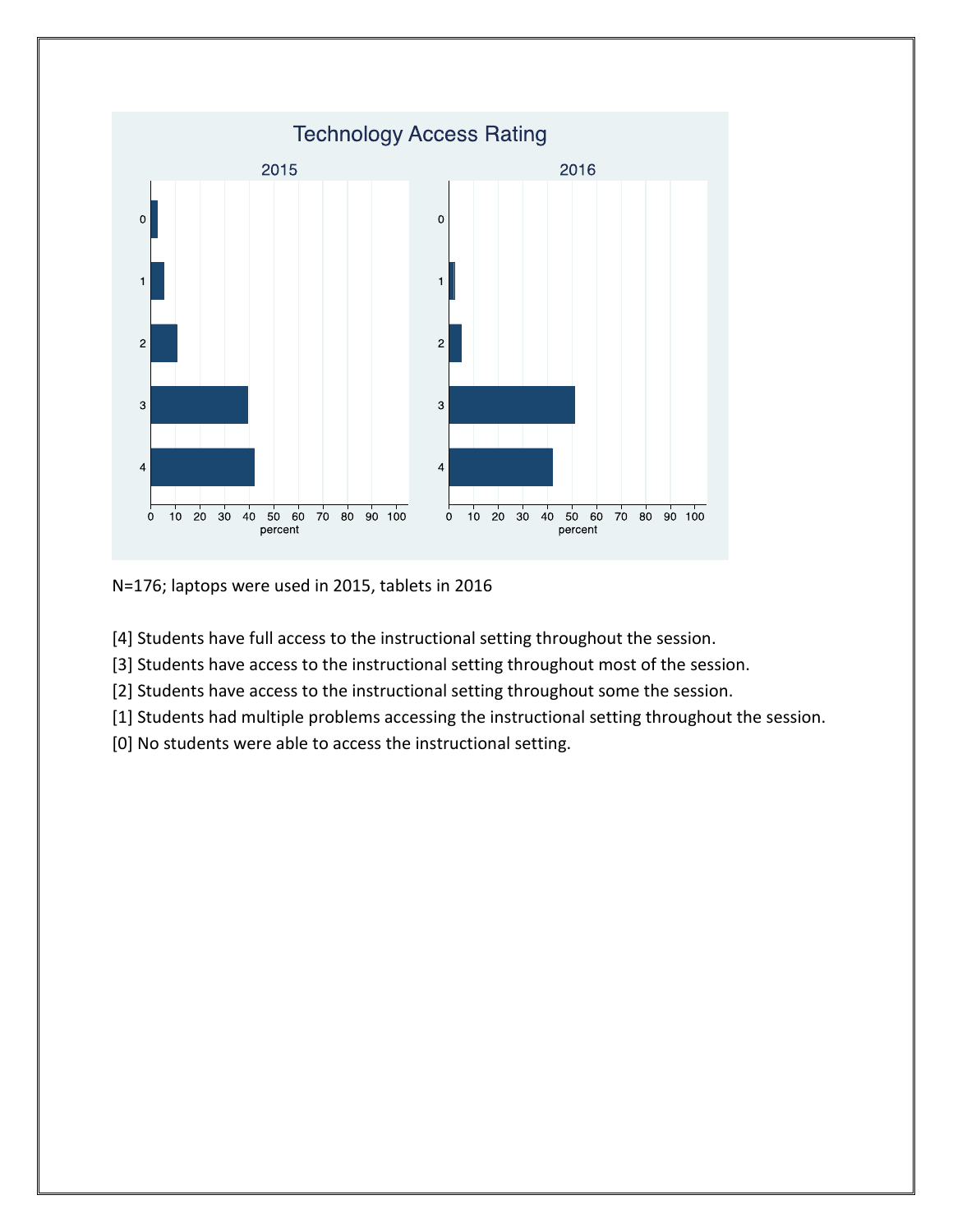

N=67; laptops were used in 2015, tablets in 2016

[4] Curricular content and structure observed to create quality learning opportunities throughout the session.

[3] Curricular content or structure observed to create quality learning opportunities throughout the session

[2] Curricular content or structure observed to create quality learning opportunities occasionally during the session.

[1] Neither curricular content nor structure observed to create or inhibit quality learning opportunities.

[0] Curricular content or structure inhibit quality learning opportunities throughout the session.

*Notes on what is rated in this dimension*: content and skill focus; clearly stated learning objectives, clear sequence and structure, level of rigor or intellectual challenge it presents to students, relevance to students' lives (e.g. culturally relevant, own interests and experiences, community context). *If content could not be observed on the device, this dimension was not rated by the observer.*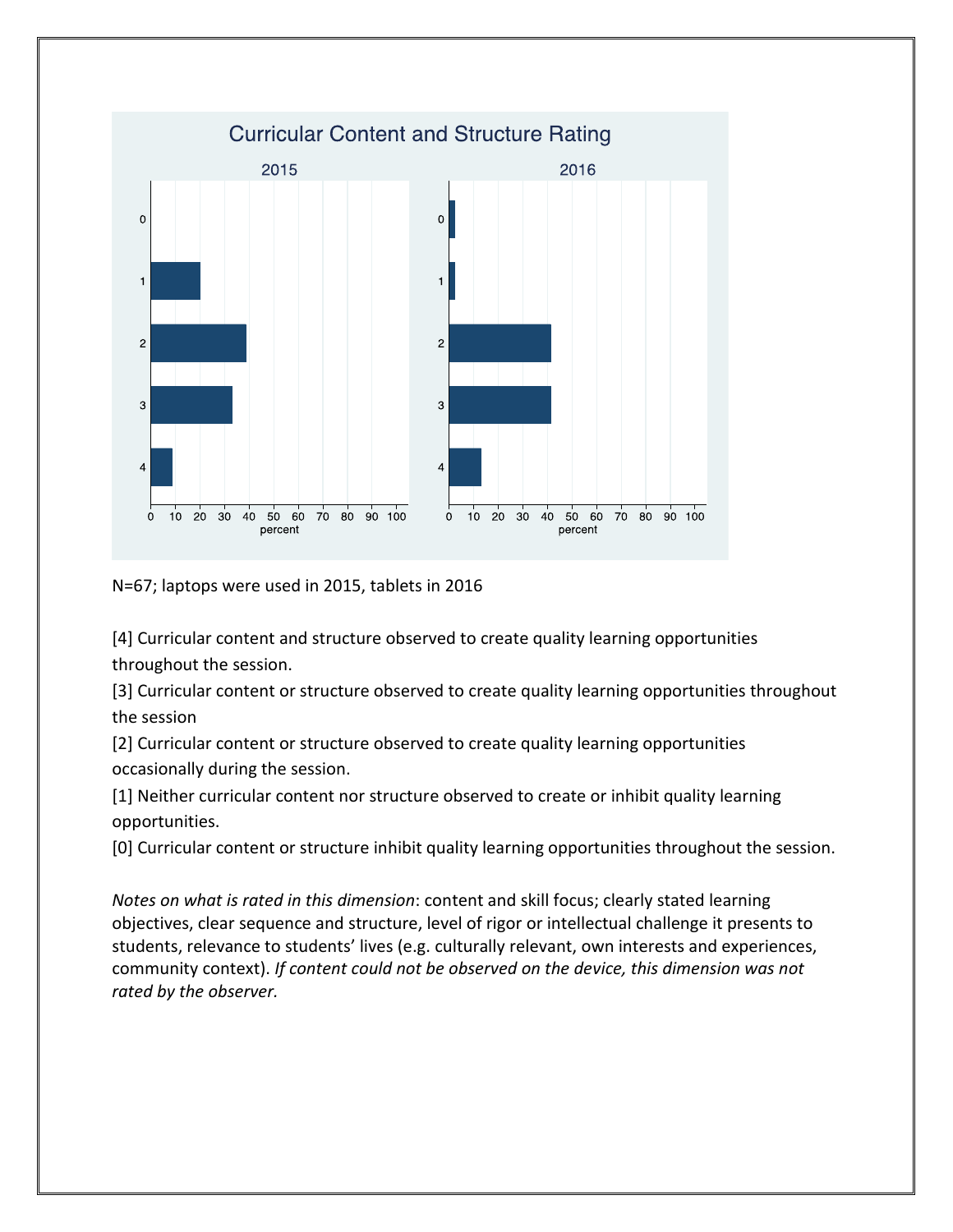

N=170; laptops were used in 2015, tablets in 2016

[4] The instructional model and tasks consistently facilitate quality learning opportunities and adapts to observed (or known) student needs.

[3] The instructional model and tasks mostly facilitate quality learning opportunities and adapts to observed (or known) student needs.

[2] The instructional model and tasks facilitate some quality learning opportunities but do not adapt to observed (or known) student needs.

[1] The instructional model and tasks do not facilitate quality learning opportunities and do not adapt to observed (or known) student needs.

[0] The instructional model and tasks inhibit quality learning opportunities and do not adapt to observed (or known) student needs.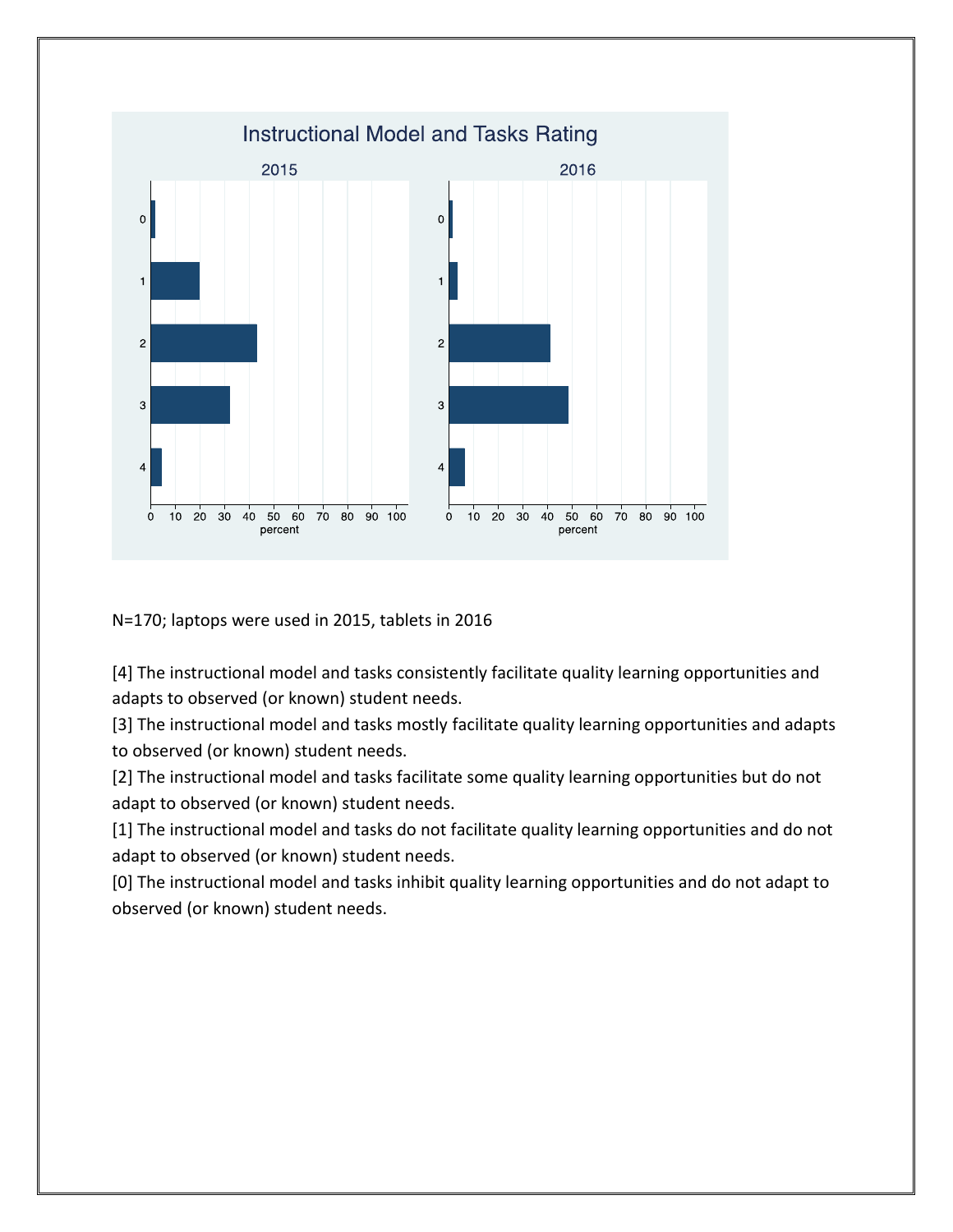

N=175; laptops were used in 2015, tablets in 2016

- [4] Instructors and resources have constant, constructive interaction with students.
- [3] Instructors and resources mostly have constant, constructive interaction with students.
- [2] Instructors or resources have some constructive interaction with students.
- [1] Instructors and resources have no constructive interaction with students.
- [0] Students, instructors or resources have destructive interaction with one another.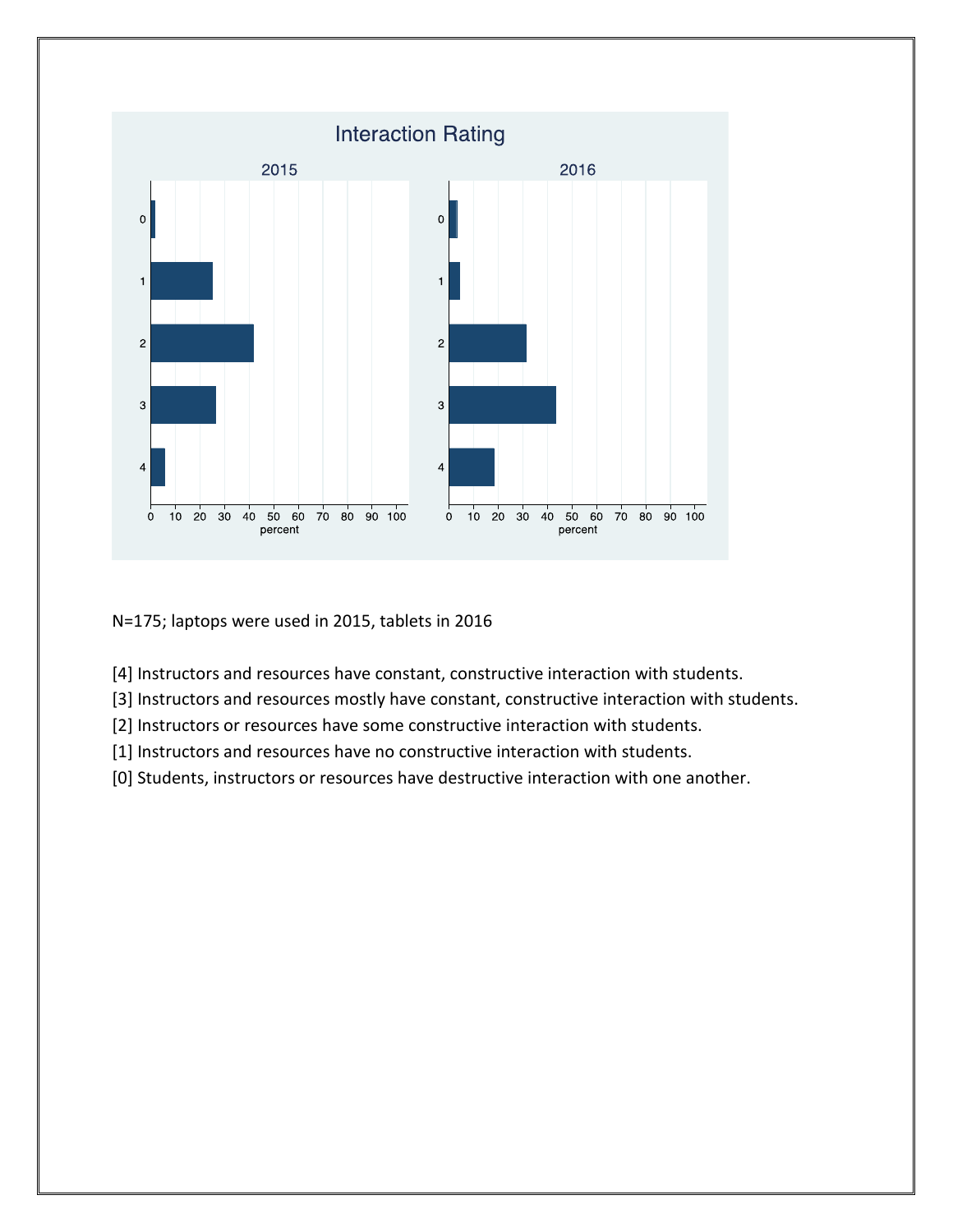

N=175; laptops were used in 2015, tablets in 2016

- [4] Students have full engagement in instruction.
- [3] Students are engaged in most of the instruction.
- [2] Students are engaged in some of the instruction.
- [1] Students rarely are engaged in instruction.
- [0] Students are not engaged in instruction.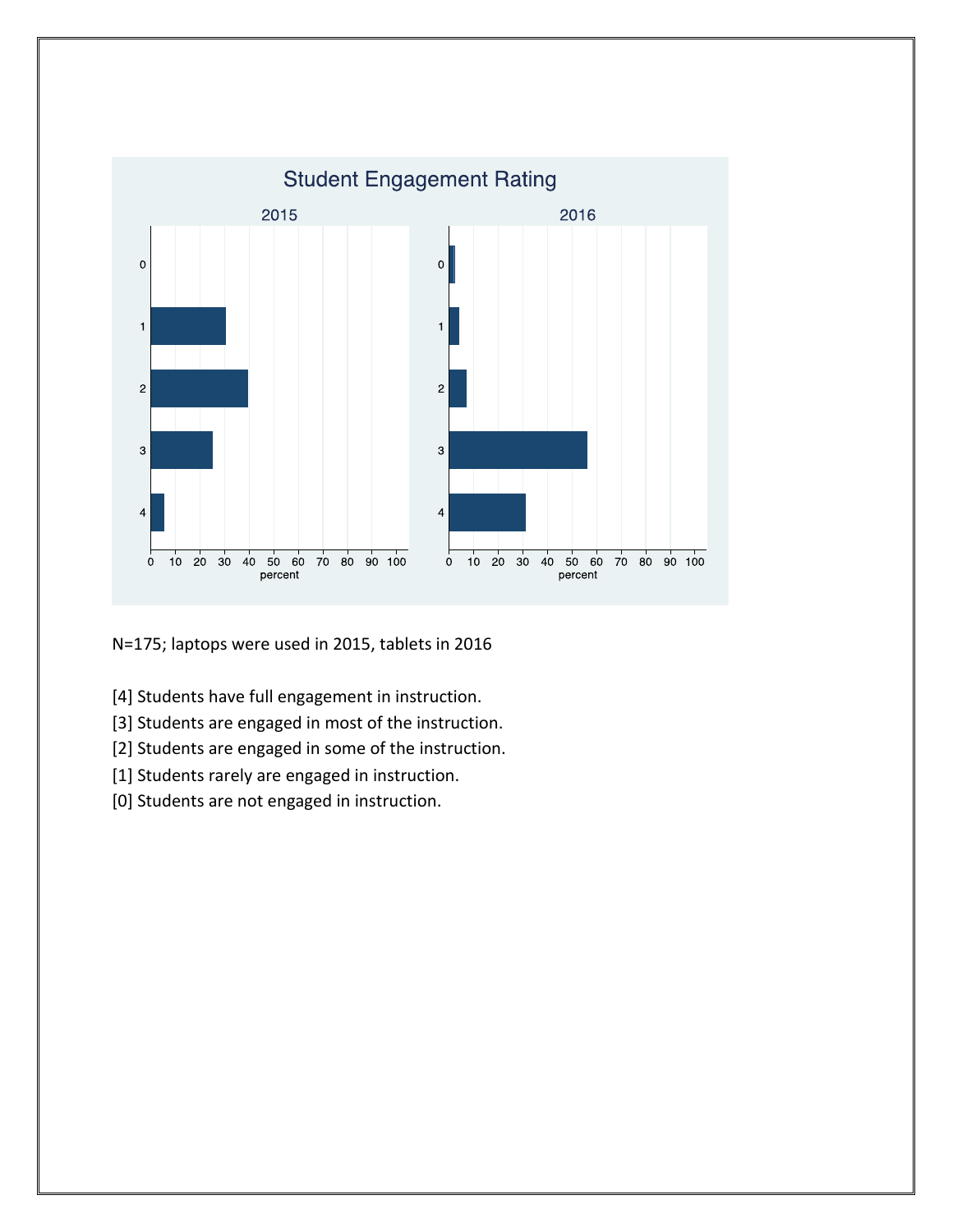

N=175; laptops were used in 2015, tablets in 2016

- [4] All instructors have full engagement in instruction.
- [3] Instructors are engaged in most of the instruction.
- [2] Instructors are engaged in some of the instruction.
- [1] Instructors rarely are engaged in instruction.
- [0] Instructors are not engaged in instruction.